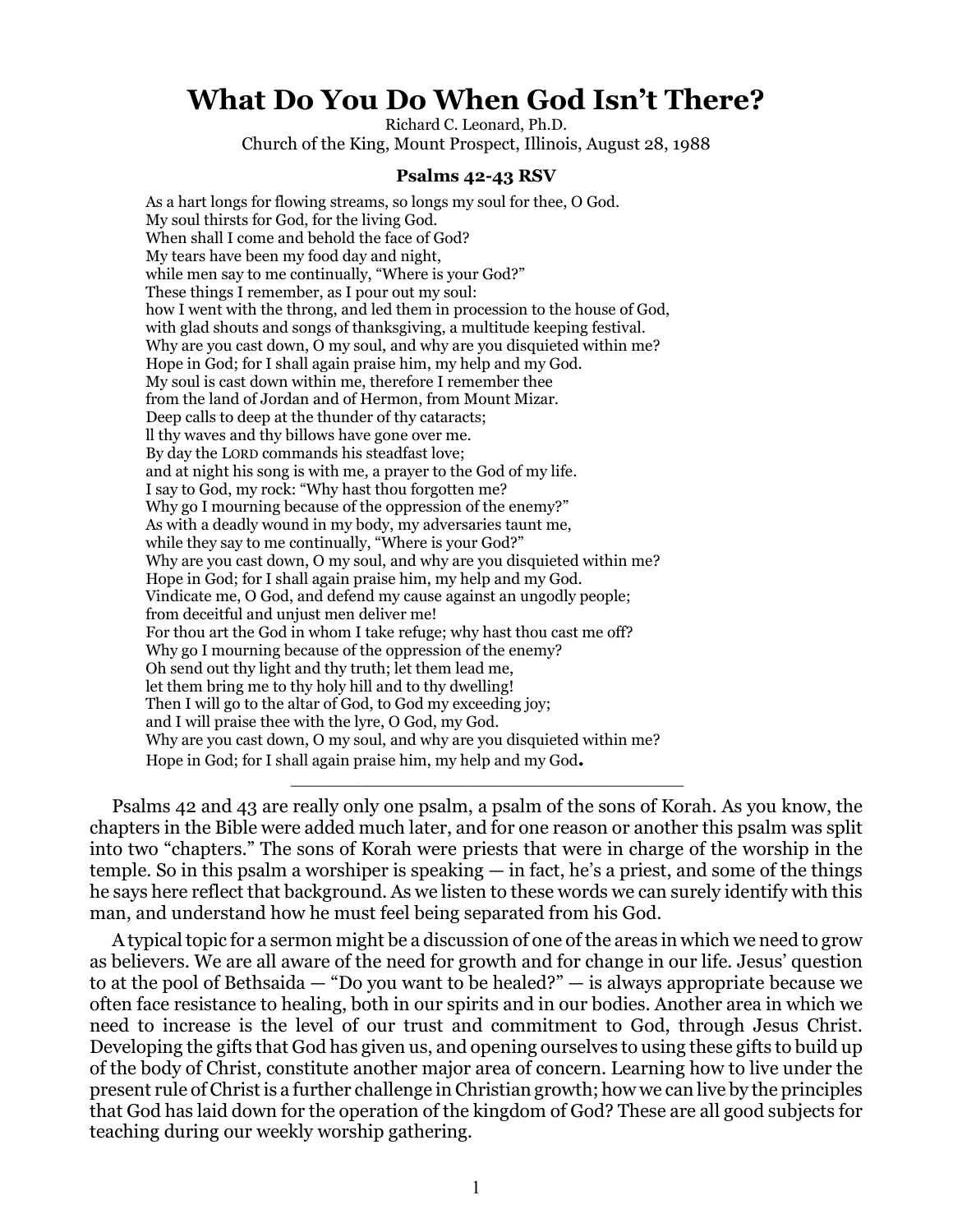But today I want to turn to a concern that's more basic than any of the above. All the concerns I described presuppose that we have a relationship with God. We're making a response to Him, letting Him know that we want to serve Him — that we're aware of what He wants to do in our lives in some fashion, and sense a need for growth and change. But there might be a more basic issue that some of us, even the most mature Christians, face from time to time: *What do you do when God isn't there?*

Yes, what do you do when God somehow just isn't there for you? We've all gone through such times, when prayer becomes laborious and even agony. It seems like a waste of time; the heavens are brass — that's a phrase that's often used to describe this experience, when it just seems like you're pounding on the door of heaven and it never opens. God just doesn't seem to be present to you, His reality just doesn't seem to impress you. At such times the Scriptures seem like fairy tails or fantasies — stories that tell of great people of great faith in times past, yet we come under condemnation because somehow we can't feel God and we can't sense His presence like those great men of old, or like great leaders of the church today. Our worship seems false and futile, an exercise in frustration for us because somehow God just isn't there.

I believe that preaching ought to emerge out of where we actually live, and that it's not a good idea for me, as a preacher, to preach mere theories and talk about great victories in the faith that I myself haven't experienced. When I raise this question about what you do when God isn't there, it's because I frequently go through times like that myself. I don't want to be guilty of perpetrating on you the cynic's definition of a sermon: "the application of faith people don't have to problems that minister doesn't understand." I'm certainly not guilty of that, because I understand this problem. I'm not saying to you, "Copy me in my faith, because I'm setting an example." I'm standing on the same platform with you, as a believer struggling with some things.

So I'm well versed in this particular question, "What do you do when God isn't there?" I don't wish to dwell on it, but I came out of a rationalistic background. I was brought up in a liberal denomination, and we weren't just liberal by default — we were liberal by conviction. My Father, who was a pastor for many years, taught a non-supernatural approach to Jesus Christ. It was never expected that God would touch our life in any significant way, because He couldn't. We had a completely humanistic way of understanding what Jesus was teaching in the Scriptures. Jesus Christ was held up to us as an *example*, as the greatest psychologist or teacher that ever lived, a person who understood men and their problems. But we didn't see Him as *the Way, the Truth, and the Life* through whom we might come into the presence of a living God.

With such a rationalistic or non-supernatural understanding Christianity — with the idea that God *really is* — becomes almost a fairy tale. Consequently, I still struggle to appreciate the spiritual, or the reality of the supernatural. It's so easy for me to entertain the thought that maybe God isn't there. Now I may be the only person here with this problem! But I think the absence of God can be a problem even for mature believers, because I've heard others talk about it on recordings or broadcasts or in person. Leaders we respect in the body of Christ, people who've accomplished great things for God, still go through times when He seems to have left them, times when He seems to be absent and the spiritual seems to have no reality or significance.

Several decades ago a form of theology arose in liberal circles called the "death of God" movement. These theologians spoke of the absence of the presence of God, and of any sense of a personal God. They were not clear in what they were teaching, but they said God had disappeared in our generation and that any talk about Him as if He is actually a living Person the Creator of the universe and Father of the Lord Jesus Christ — is meaningless. They toyed with the question, Should we speak of the *absence of the presence* of God, or the *presence of the absence* of God?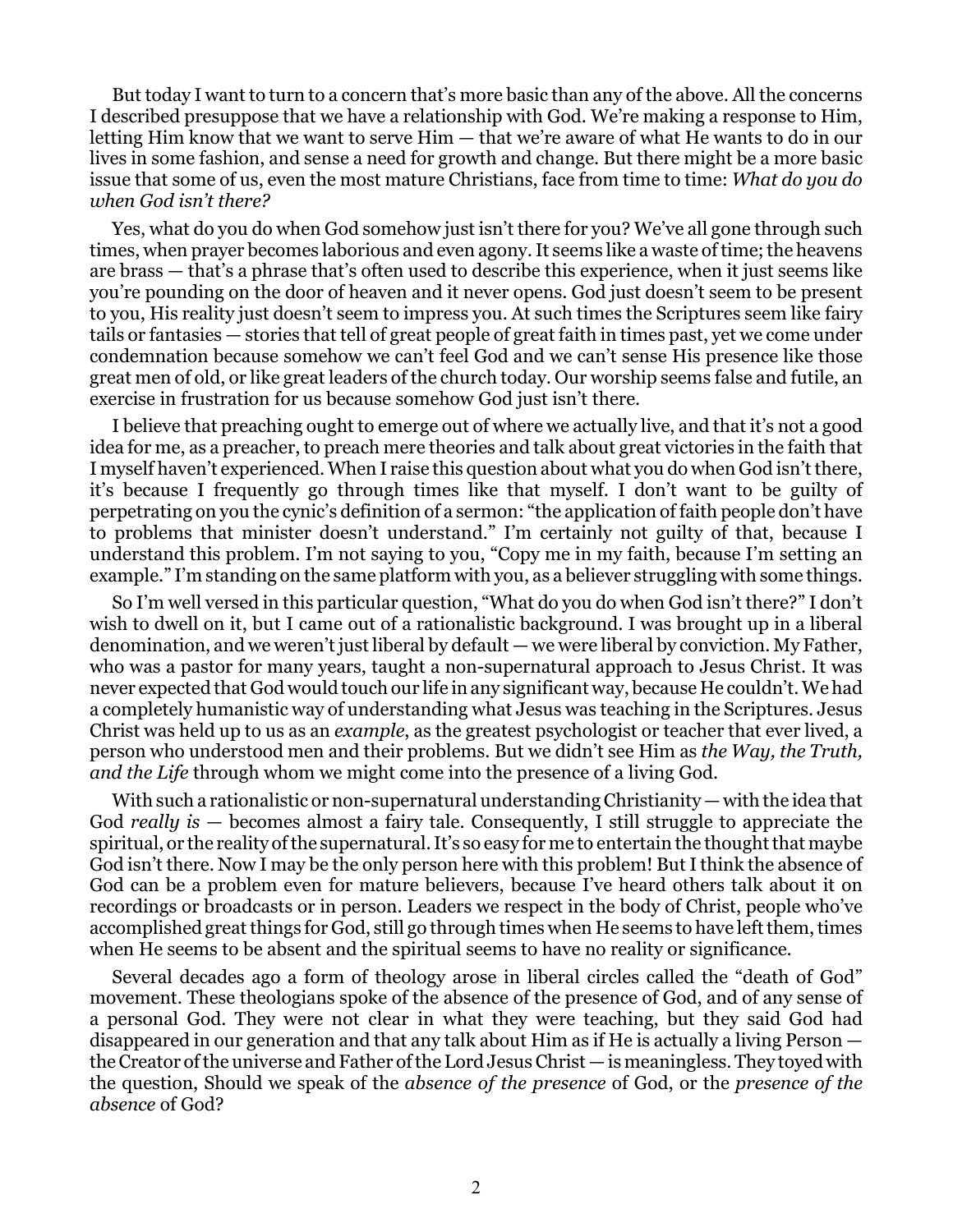Well, it really makes no difference! If you're going through a time when He isn't there for you, you're still alone facing your problem. Whether He doesn't exist or whether we somehow can't find Him becomes immaterial. We can deal with all kinds of problems and disappointments in life, issues of great magnitude and difficulty, if we know that God is with us. But it's difficult to confront these problems when, somehow, God isn't there. Everything becomes pointless and futile.

Well, I know I'm the only one with this problem, but let's go on. What causes this kind of thing to happen in our life? There are probably a number of causes, and I may have missed a few here. But one thing that causes us to feel that God isn't there is when we have the feeling that somehow God has let us down. Something we wanted to achieve we failed to achieve, or something we thought was good becomes spoiled or disappears. We feel God let us down when we needed Him.

I want you to understand that this struggle isn't foreign to the men and women of the Bible. We encounter it often in the Scriptures. Turn right over to the next psalm, Psalm 44:9-12, and listen to these words of the Israelites:

*Yet thou hast cast us off and abased us, and hast not gone out with our armies. Thou hast made us turn back from the foe; and our enemies have gotten spoil. Thou hast made us like sheep for slaughter, and hast scattered us among the nations. Thou hast sold thy people for a trifle, demanding no high price for them.*

Do you see what Israel is saying to God? "You've deserted us, You've rejected us, You've gone away! Not only did You deliver us over to our enemies, but whereas You could have gotten something for us You didn't even sell us for anything worthwhile!" What an insult! So Israel struggles with this question of what do you do when God lets you down, when God's program somehow doesn't seem to be your program. The things you hoped for, things you thought were good and were even going to benefit the kingdom of God, somehow God did not bring to pass. You're left holding the bag, a bag that seems empty and shallow. And you just wonder, "Where has God gone?"

So *disappointment* can cause the question to arise, "Where is God?" At a more severe stage we can fall into *depression*, which is total self-centeredness. A person who's depressed is a person who can think of nothing but his own hurts. The whole universe revolves around him; he's turned inward and can't relate to other people or look objectively at the situation going on around him. At a time like this God seems to have gone away from such a person, and to speak to him about God seems pointless. As one of the Proverbs says, it's useless to sing happy songs to somebody who's downcast and depressed (Proverbs 25:20). You're not going to cheer them up that way, because they're locked into self-centered depression and feeling sorry for themselves. God can't be there for them at a time like that. As the psalmist asks in Psalm 42:11, "Why are you cast down, O my soul, and why are you disquieted within me?" He speaks of the despair and depression that we experience within our being when somehow we cannot access God. Disappointment and depression can cause us to feel that God has gone away.

There's a third cause for feeling that God has left us, and that is *persecution*. We may not think persecution is much of an issue in our life, though I think probably it's going to become more of an issue for Christians as time goes on and trends develop in this nation. It certainly is an issue for Christians in many lands today. When you find that you are alone as a believer, then you may feel God has left you. Psalm 42:1-3 speaks of this:

*As a hart longs for flowing streams, so longs my soul for thee, O God. My soul thirsts for God, for the living God. When shall I come and behold the face of God? My tears have been my food day and night, while men say to me continually, "Where is your God?"*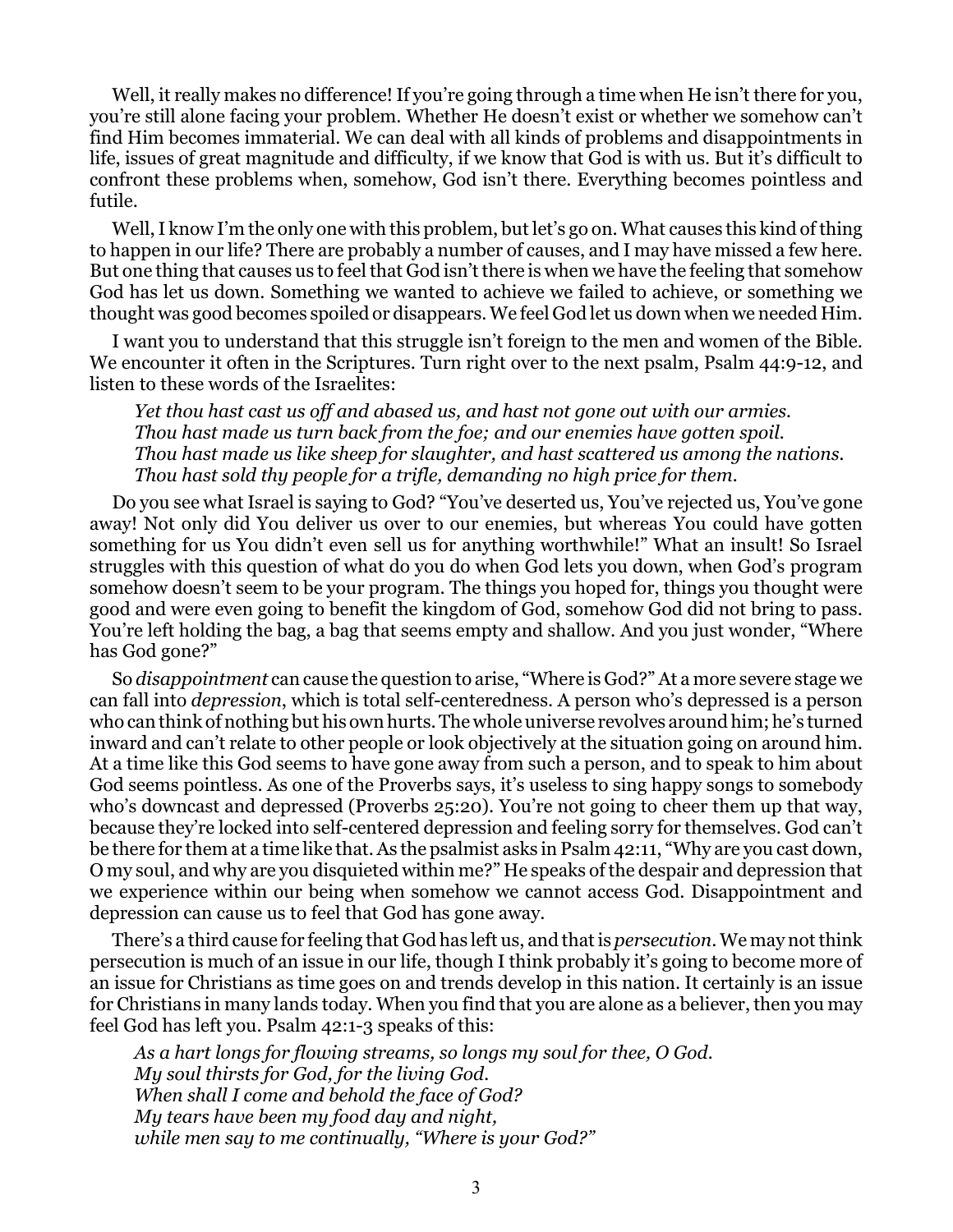There are people who are taunting this lone believer, "Where's your God now — now that you need Him? This persecution and this taunt come back again in verse 10: "As with a deadly wound in my body, my adversaries taunt me, while they say to me continually, 'Where is your God?'"

Recall Elijah after the great victory on Mount Carmel. He had just proved to the worshipers of Ba'al that their God was not as strong as Yahweh, the God of Israel. But then Jezebel got after him and he fled from the habitable areas of Israel, and went down into the desert of Mount Sinai. There he began to wail to the Lord and cry and say, "I have been very jealous for the LORD, the God of hosts; for the people of Israel have forsaken thy covenant, thrown down thy altars, and slain thy prophets with the sword; and I, even I only, am left; and they seek my life, to take it away" (1 Kings 19:10). Elijah certainly felt persecuted! I won't say he felt God was gone, but he certainly felt alone.

Perhaps we feel that we're the only one in our place of work, or the only one in our school, or the only one in the store where we're doing business, or the only one at home who believes in God and is entrusting his life to God. Members of our family, fellow workers, people we meet are saying, in effect, "Where is your God, what's He going to do for *you*?" At times like this we can ask that question, "What do you do when it seems like God isn't there?"

Jesus told a parable about a sower who sowed seed. Some of the seed fell in shallow soil, and because it didn't have any root when persecution arose it withered away. Persecution will destroy our confidence that God is there unless we have a root, unless we're grounded in a relationship with Him so that we can withstand those times of persecution.

Related to this, and probably the same thing, is a fourth factor: *oppression* by the enemy. There may, indeed, be no visible cause for our feeling that somehow God has gone away. Disappointment might explain it, depression might explain it, persecution by people who aren't believers might explain it. But sometimes it happens with no explanation, with no particular cause for feeling that God has left us. Maybe the only explanation for it is that's it's an attack of Satan, our enemy. Maybe things are going too well in our spiritual life, or we were doing too much for the kingdom and the work of God was being expanded through the way He was using us! The enemy saw this, and decided he had to put a stop to it. So for no apparent reason we fall into this blackness and despair thinking that God has gone away.

The apostle Paul went through such times. If we turn to 2 Corinthians 12:7-10 we'll see that he had to deal with this problem:

*And to keep me from being too elated by the abundance of revelations, a thorn was given me in the flesh, a messenger of Satan, to harass me, to keep me from being too elated. Three times I besought the Lord about this, that it should leave me; but he said to me, "My grace is sufficient for you, for my power is made perfect in weakness." I will all the more gladly boast of my weaknesses, that the power of Christ may rest upon me. For the sake of Christ, then, I am content with weaknesses, insults, hardships, persecutions, and calamities; for when I am weak, then I am strong.*

People have wondered what this "thorn in the flesh" was, this messenger of Satan that the apostle Paul had to deal with. There have been a lot of theories about it, and most of them have centered around some type of physical problem — partial blindness, or some type of debilitating condition that sapped his strength. Yet, when you stop and look at it, how could a man who had serious visual problems or who was on his last legs physically, so to speak, have traveled so extensively across the ancient world under far more difficult conditions than we deal with today? How could he have accomplished so much for the Lord?

I think Paul tells us what his thorn in the flesh was. He says it was "a messenger of Satan, to harass me." It was an attack of the enemy, because Paul was accomplishing so much good for the kingdom of God. And, although he doesn't say so, no doubt Paul went through times when he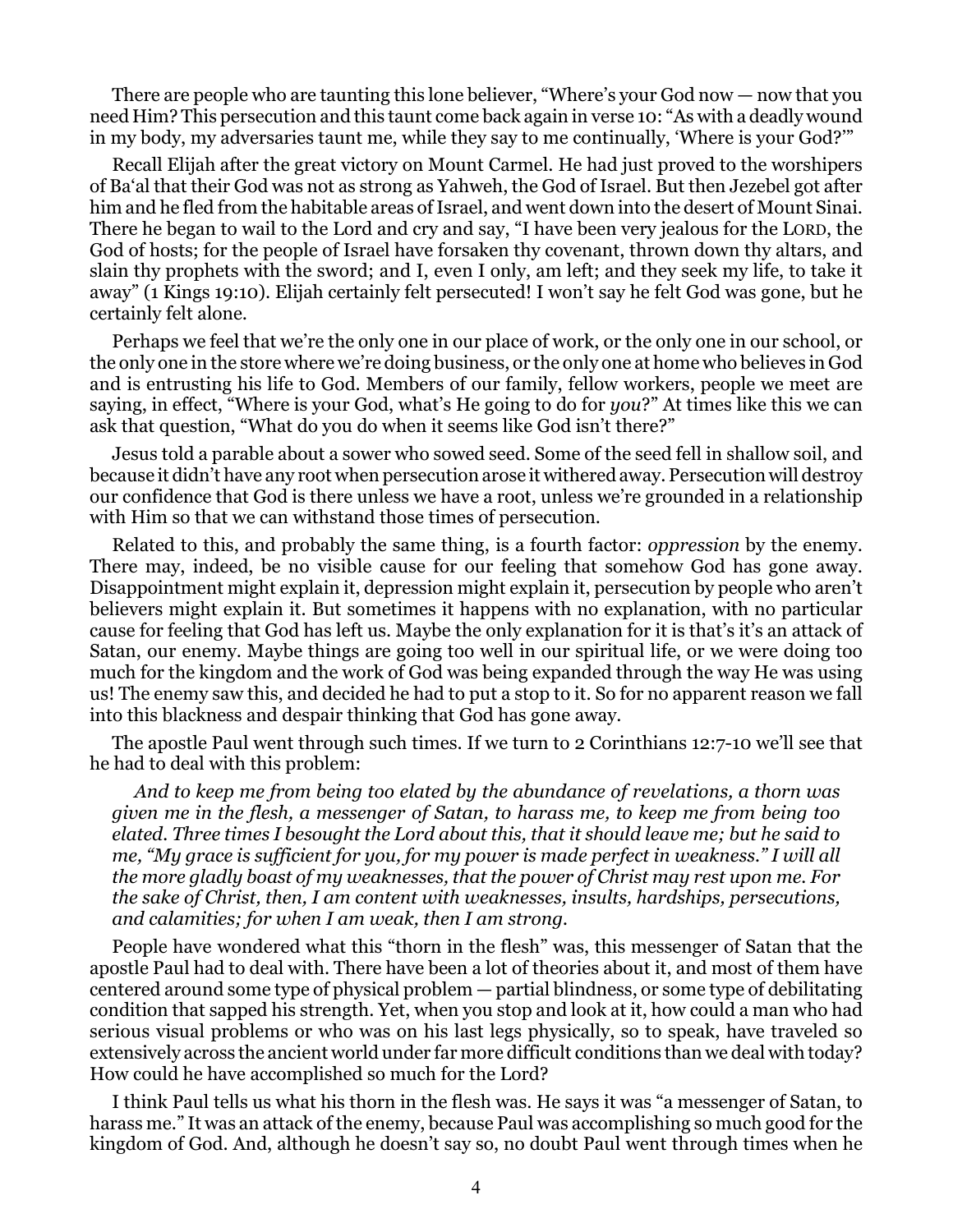asked himself, "What do I do now that God isn't here? What do I do now that I'm in this despair? What do I do now that everything seems pointless and futile?" He certainly went through many of the conditions that can bring on these questions: persecution, imprisonment, beatings, deprivation, shipwreck and all kinds of afflictions he had to endure. He must have faced this question. So he tells us that he had a messenger of Satan harassing him, to keep him from being too elated by what Christ had revealed to him, and to keep him from exalting himself because of what Christ had accomplished through him.

The psalmist, too, speaks of "the oppression of the enemy." Recall Psalm 42:9: "I say to God, my rock: 'Why hast thou forgotten me? Why go I mourning because of the oppression of the enemy?'" I believe he's dealing with real enemies — human enemies — here who have driven this devout priest into exile. But I think we would agree that the human enemies of this worshiper of the Lord God were being used by the enemy of our souls. A spiritual enmity is at work here, and again in Psalm 43:2:"Why hast thou cast me off? Why go I mourning because of the oppression of the enemy?" Has God gone away from this man, or not? He certainly feels that He has, "because of the oppression of the enemy." So causes for feeling that God has gone away is the activity of Satan who wants to destroy that relationship we have with our King and Savior.

 So there are four causes: disappointment, depression, persecution by people, oppression by the enemy. And a fifth cause that I think we ought to take pretty seriously, too, is just plain *fatigue.* Sometimes we glorify our problems by making them into spiritual problems, when the truth is, we're just plain tired! We're plumb out of steam, and we need some rest. I know that when I get overtired it's easy to fall into this feeling that God has somehow gone away. When we're tired we can say things, and do things, that destroy our faith and that we later regret. Never have a theological discussion with somebody when you're tired. Wait until you're refreshed, and you can see things more clearly. But plain old fatigue can cause you to feel that God has left you.

Well, these are some of the causes, I think. But what are some of the answers? Like the causes, they can all cluster together. Fatigue, disappointment, persecution, oppression — they can all work together to cause us to ask, "Where has God gone? Why can't I find Him? Why can't I sense His presence? And, like the causes, the answers can work together, too.

So what do you do, when God isn't there, to get restored to the awareness of His presence? I think the first thing we need to do is to *remember that we're not the only one with this problem*! Indeed, it vexed men and women in the Scriptures also. This writer of Psalms 42 and 43 was a priest; he used to lead worship. He tells us, in the psalm, that throngs used to go up to the festival and he used to lead them in procession to the house of God. Perhaps he was a temple musician, and yet this man of God, the author of one of the psalms, experienced this same thing we sometimes feel. "Where is your God? When will I come and become the face of God?"

Classically, in the Scripture, we think of Job. In Job, chapter 23, we discover he's dealing with the same issue:

*Oh, that I knew where I might find him, that I might come even to his seat! I would lay my case before him and fill my mouth with arguments. . . . Behold, I go forward, but he is not there; and backward, but I cannot perceive him; on the left hand I seek him, but I cannot behold him; I turn to the right hand, but I cannot see him* (Job 23: 3-4, 8-9).

Was Job dealing with this question, or wasn't he? He certainly was! We've already mentioned Elijah, who felt that he was the only one left who was worshiping the Lord. He must have had a lot of doubts about the Lord's ability to continue to use him to re-establish the worship of the Lord God in Israel. We've spoken about Paul, and we're certainly in good company if we feel that we have a messenger of Satan to harass us and keep us from becoming too confident in our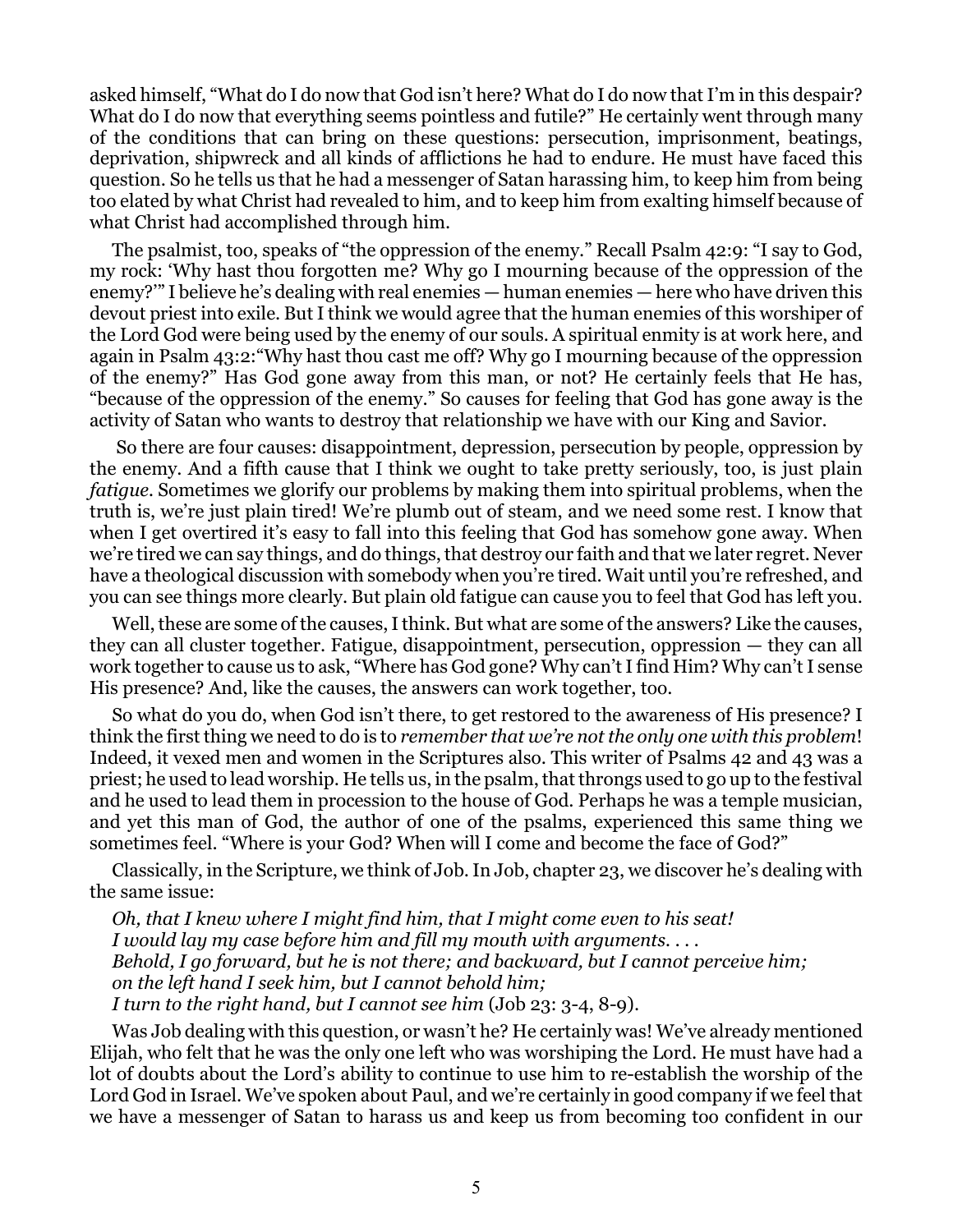relationship with God. Think of David; there was nobody in the Old Testament with a heart more for the Lord than King David, and yet he wrote these words in Psalm 22:

*My God, my God, why hast thou forsaken me? Why art thou so far from helping me, from the words of my groaning? O my God, I cry by day, but thou dost not answer; and by night, but find no rest* (Psalm 22:1-2).

David had to face it, too, and we all remember that these words of David's were used by the Lord Jesus Christ as He hung there on the cross and cried out, "My God, my God, why hast thou forsaken me?" Now I think we should understand that in the time of Christ the Scriptures didn't have numbers to their chapters, and therefore the Psalms were known by their titles or their first lines; when the Gospels tell us that Christ, on the cross, cried out, "My God, my God, why hast thou forsaken me?" it was like saying that He recited the entire psalm. which begins with those words but ends on a note of victory in the Lord and praise in the great congregation. So I think the Lord was not uttering a cry of complete despair, because there is victory as well as defeat in Psalm 22. But insofar as He uttered those opening words, we know that Jesus Christ identified with them, and identified with us in going through those times when it just seems that God isn't there.

Great Christians of all the ages, and leaders of today, face times when God isn't there for them. Recently I was listening to a tape in which John Wimber was giving some testimony to the effect that, although the Vineyard movement was well-established and people were coming to be taught by him and learn from him and things seem to be fine, inwardly he was going through a period in which God somehow withdrew from him and it just seemed he couldn't get at Him. So leaders of today go through these same times of questioning, the same times of wondering where god could be.

So the first thing to do is to remember that you're not the only one dealing with this issue. It happened to men in Bible times, and it happens to Christian leader today. The second thing we have to do is to *recognize an attack of the enemy* when it's taking place. If we recognize such an attack we can resist it. Scripture tells us that we *can* resist the enemy. James says, "Submit yourselves therefore to God. Resist the devil and he will flee from you" (James 4:7). If you've submitted yourself to God, then you can resist the devil and he will flee from you. He does not have power over you if you choose to resist his power. People will say, "The devil made me do it" or "The devil took away my faith." He can only do those things if you let him. He does not have the authority over you to take away your trust in God, unless you cooperate with him and let him do that to you. We have the ability to resist, and I think we can even resist in the flesh the spiritual power of the enemy. He doesn't have power to take our awareness of God away from us if we won't let him. So take authority over him, in the name of Jesus. Rebuke and bind him, and send him back to the pit, and he'll have to go.

If the enemy is using fatigue to get at you  $-$  and I think it's one of his favorite tools  $$ remember that things are going to look different to you after you've rested, and had a chance to re-gather your thoughts. So when you're going through a time of stress and fatigue and it seems as though the Lord has withdrawn from you, don't make any hasty pronouncements. Wait until you have a chance to get refreshed. Even that simple act will make things look a lot different.

First, remember you're not the only one. Second, recognize an attack of the enemy for what it is, and be aware of the ways that he will attack you. Third, *get with God's people.* I think this is very important. When we feel that God has left us or, somehow, He just isn't there, our tendency is to run away. We may feel ourselves under condemnation because all of those wonderful Christian people haven't lost their sense of God — yet here I am amongst people who are worshiping God and losing themselves in His presence! He's real for them, yet I'm empty and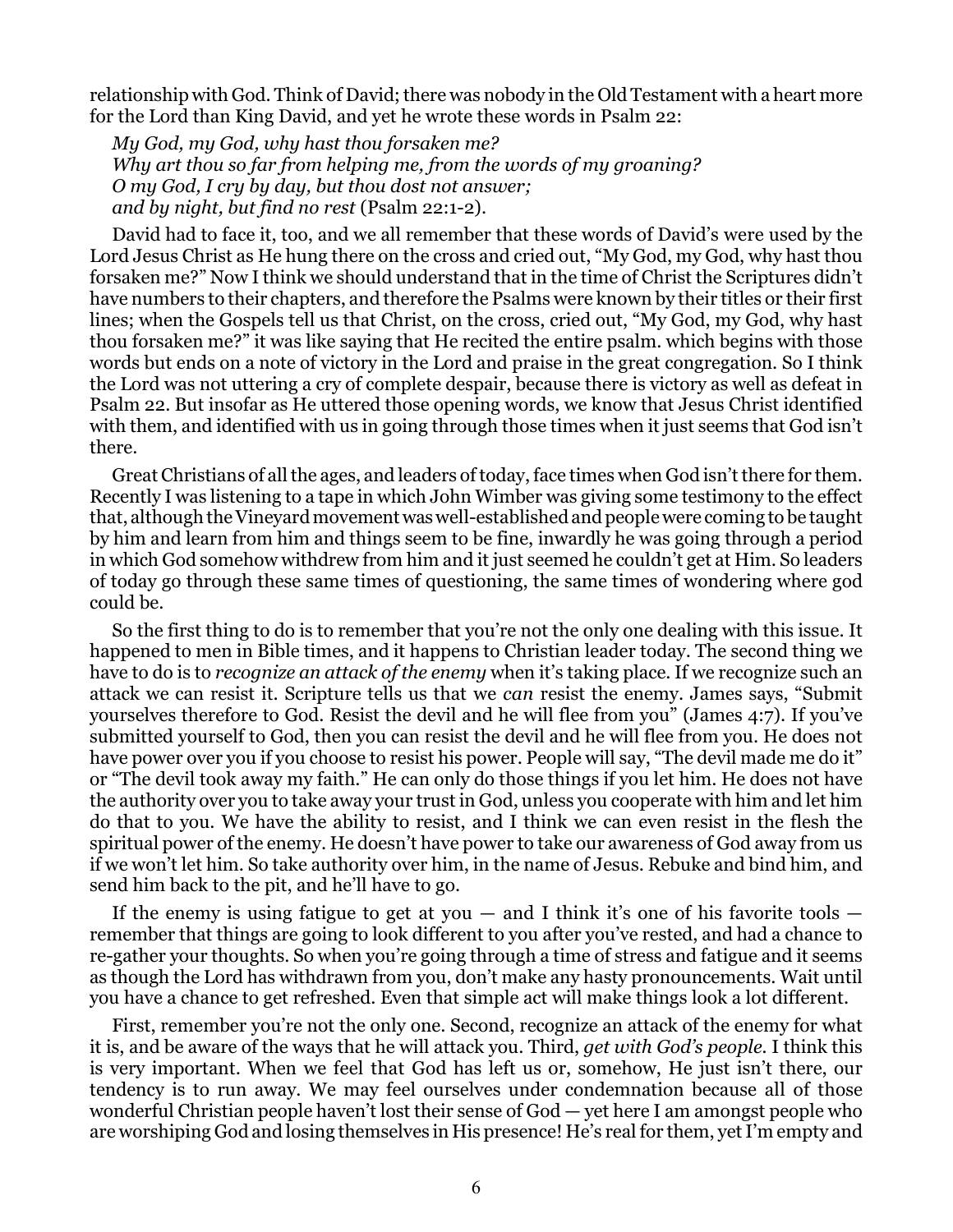I just don't belong here, I've got to get away! There'll be that tendency to run away from the presence of God's people, but when we go off by ourselves we only increase the chance that the enemy will be able to get to us and really do a number on us. So don't leave the presence of God's people! Encouragement comes through the fellowship of the body of Christ. The Scriptures teach this very clearly, for example in the tenth chapter of Hebrews:

*Let us hold fast the confession of our hope without wavering, for he who promised is faithful; and let us consider how to stir up one another to love and good works, not neglecting to meet together, as is the habit of some, but encouraging one another, and all the more as you see the Day drawing near* (Hebrews 10:23-25).

The Lord is being glorified, the kingdom is coming, and therefore all the more should we assemble together with the body of Christ and receive the stimulation to good works, the encouragement for commitment to Christ, and the opportunity to celebrate the presence of the Lord that come when we come together as a body. That's why it's so important that we remain in fellowship, and continue to gather for worship and teaching. Draw encouragement from the faith of your fellow believers! You may have to make a telephone call to somebody you consider a spiritual example for you; and just remember that the time will come when they may want to call *you* for encouragement. You may want to get some CDs or other media; just having Christian teaching in your home, or in your car, can put you into the presence of the body of Christ. Get worship music and listen to people singing and rejoicing before the Lord. Do something good for a brother or sister in the Lord. It's amazing how much better you'll feel about the presence of God in your life if you'll do something good and beneficial to build up the Christian life of another believer or bless them in some way. I can testify how it is, that if I'm going through a time when God isn't real for me and all I have to do is to make some calls in the hospital and pray with people and see how they get blessed by that. I walk out into another world, and God is with me!

This leads us into a discussion of one of the most important ways to fight this battle, and that is to *worship* — to go where the presence of God is manifest, and where He becomes visible. Psalm 50:2 says, "Out of Zion, the perfection of beauty, God shines forth." We believe Zion today is the worshiping church, the church that enters into the presence of the Lord. God will shine on us in that time of worship and praise. and become visible for us. So when God isn't there we know where we can find Him.

Go back with me to Psalm 43:3: "Oh send out thy light and thy truth; let them lead me, let them bring me to thy holy hill and to thy dwelling!" The author of this psalm knows that he'll find God when he gets into the place of worship — when he gets to Zion, when he gets into the assembly of those who are praising and adoring and honoring the King of kings and the Lord of lords. If you're going through a time like this when God doesn't seem to be there, get some worship music that will lift you into His presence and play it. Play it them in your car, play it in your home, get a portable player and play it at work — whatever you can do! But get into worship and praise.

Well, these are some suggestions anyway, some practical ways to deal with this feeling we get that God has left us. They all boil down to one simple thing, and that is: just "hang in there" "keep on keeping on." The author of Hebrews says that Moses "endured as seeing him who is invisible" (11:7). We need to exercise that kind of endurance to see God, even though He is invisible. Of course, He's always invisible; but at certain times we sense His presence in a special way, and at other times we don't sense His presence at all. But we can endure, as Jesus said: "He who endures to the end will be saved" (Matthew 24:13) . Sometimes we just have to tough it out. Sometimes we just have to say, "I'm determined to see this thing through until it changes for me and God comes back!" Eventually the storm blows over, the shadows flee, the invisible appears in sight and God is seen by mortal eye.